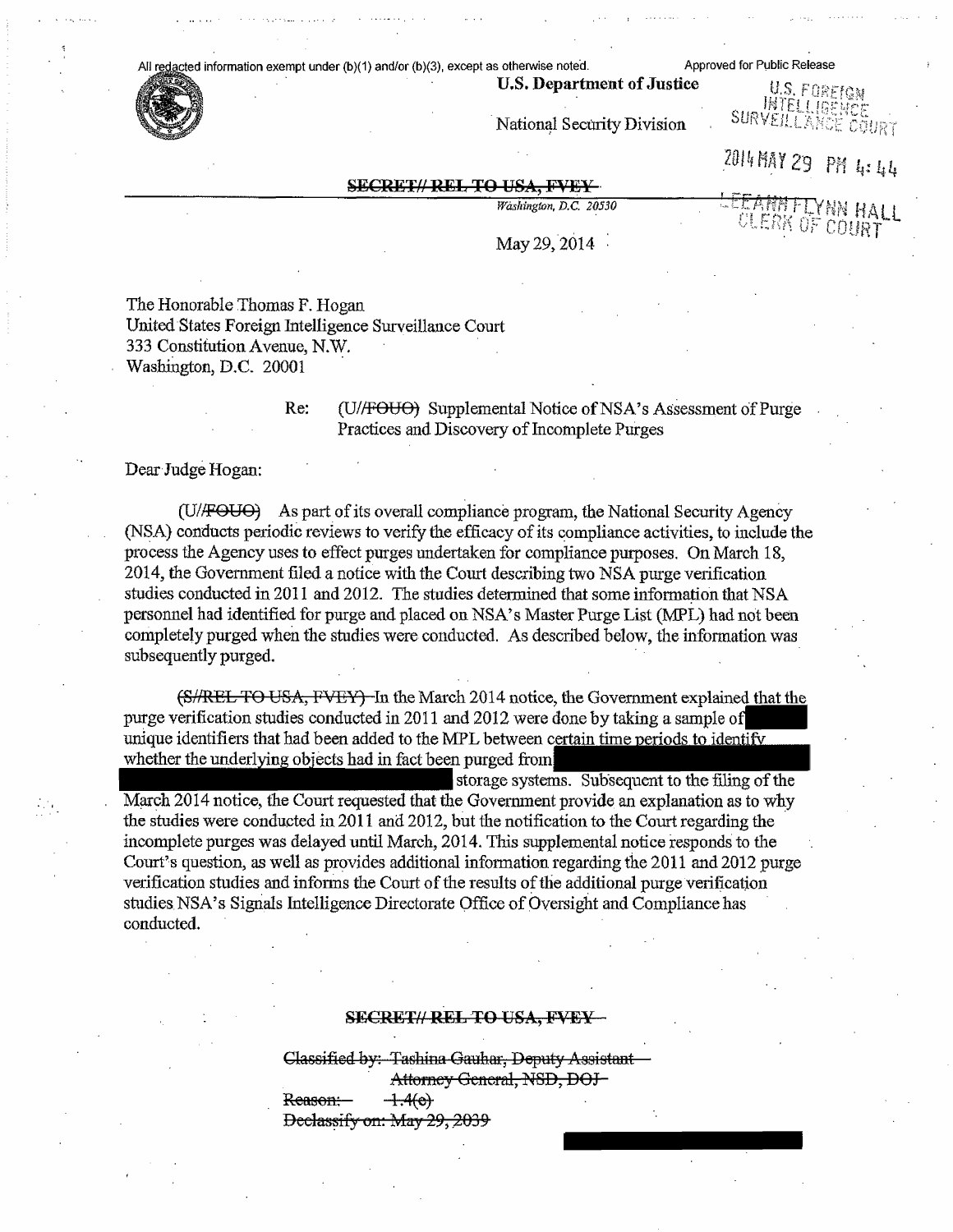(S//REL TO USA, FVEY) By way of background, NSA created the MPL and its internal purge process to provide reasonable assurance that NSA purges information consistent with its authorities and representations to the Court, as well as to ensure that personnel do not rely on information that was supposed to have been purged when preparing SIGINT reports or applications to the Court. *See, e.g,* NSA Memorandum to the Assistant Attorney General, National Security Division (NSD), Department of Justice, as filed with the Court on March 16,  $2010^{-1}$ 

(U//FOUO) Following NSA's February 2011 continued confidence letter to the Court, the Director of Compliance initiated a activity designed to further study the effectiveness of existing internal controls for purge. From a sample size of unique identifiers. NSA identified objects that had not been nurged but which were li<del>sted on t</del>he MPL.

NSA advises that the was designed and conducted using statistical sampling in accordance with industry standards for internal auditing. The did not represent an exhaustive review of the purge process, or of NSA's purge improvement activities, but rather was a study to provide reasonable assurance that NSA is purging data in compliance with governing laws and policies.

(U/FOUO) The study

the report also noted that additional checks provide a reasonable assurance that incompletely purged objects are prohibited from further use. NSA has advised that each of the identified objects were purged as of September 2013.

<sup>1</sup>(S//REL TO USA, FVEY  $2$ CLIRTI TO IKA FVRY

#### **SECRET// REL TO USA, W1A-**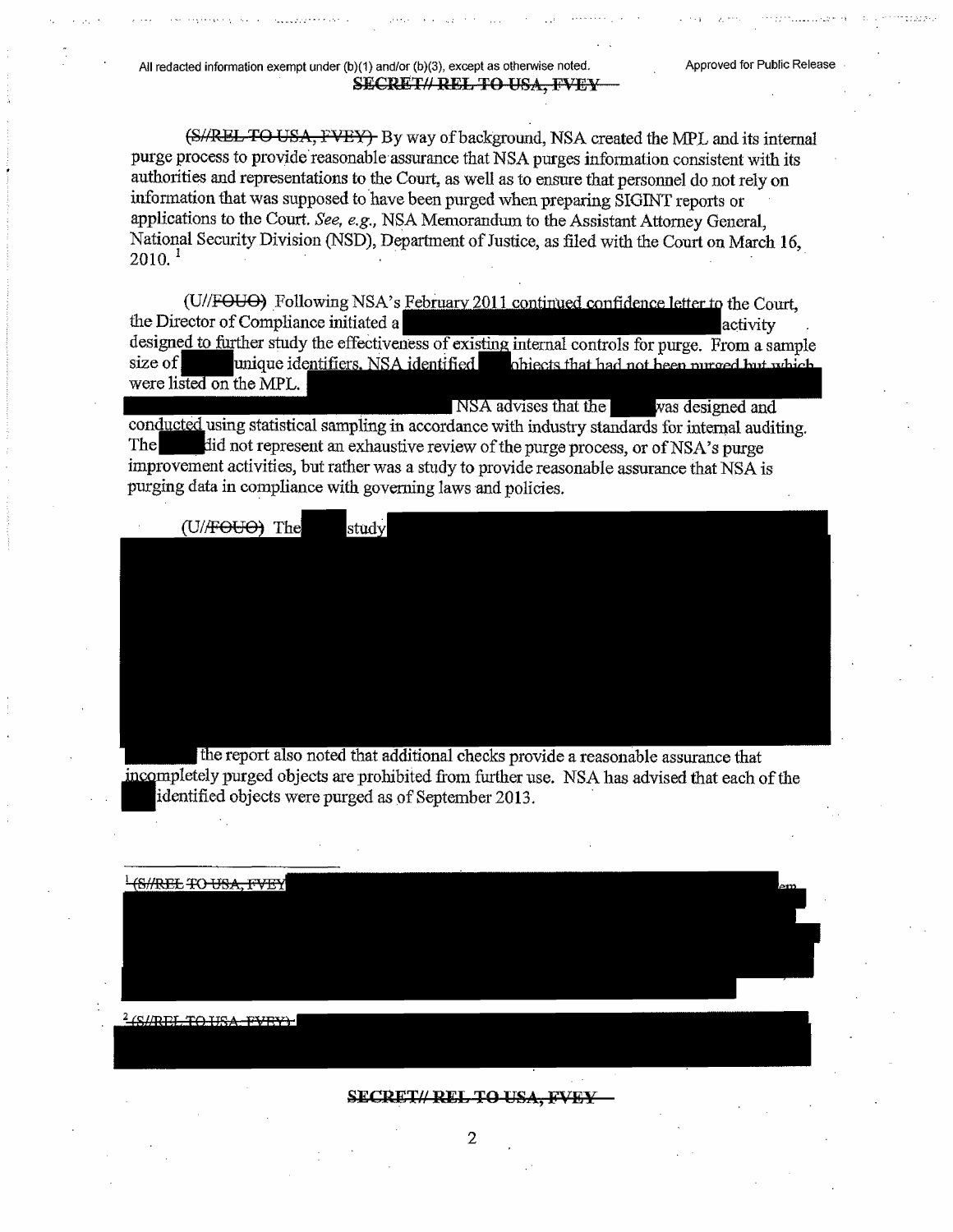(S//REL TO USA, FVEY) In addition to the conducted by NSA's Director of Compliance, NSA's O&C section conducts compliance studies to verify the continued efficacy of, and, where appropriate, improve NSA's compliance processes, to include the purge process. NSA conducted purge verification studies in 2012, 2013, and 2014.<sup>3</sup> The 2012 through 2014 purge verification studies concluded that there have been improvements in the purge process.<sup>4</sup>

NSA did not identify any incomplete purges during this 2013 study and again concluded that the purge process was working and had improved.

(S//REL TO USA, FVEY) In addition, on April 1, 2014, NSA completed a purve verification study of the previously described to the Court.

(S//REL TO USA, FVEY) In March 2013, NSA's Office of the Inspector General issued a report that, among other things, identified several instances where NSA's a report that, among other things, identified several instances where NSA's purge processes could potentially result in incomplete purges and recommended

NSA's purge processes. In response to that report, in March 2013, NSD requested further information from NSA regarding whether NSA had identified any instances of purge completions that have been reported to the Court where the underlying information was later identified to not have been fully purged Following subsequent inquiries from NSD and ODNI, NSA responded to NSD's question in January 2014, and reported to NSD and ODNI the purge verification study information that was described in the March 18, 2014, notice to the Court.<sup>5</sup> In response to this Court's question asking why NSA had not previously informed

 $\frac{3}{16}$ //REL TO USA, FVEY)- All of the purge studies from 2012, 2013, and 2014 included

<sup>4</sup> (S//REL TO USA, FVEY) NSA provided the 2011-2014 reports to NSD on May 16, 2014. Therefore, NSD and the Office of the Director of National Intelligence (ODNI) are continuing to review the results of the reports with NSA and will provide additional updates to the Court as appropriate.

 $5$  (U//FOUO)- On January 31, 2014, NSD and ODNI sent a draft notice to NSA regarding the 2011 and 2012 purge verification studies. NSA sent comments to NSD and ODNI regarding that draft notice on March. 13,2014. NSA

### **SECRET// REL TO USA, FVEY**